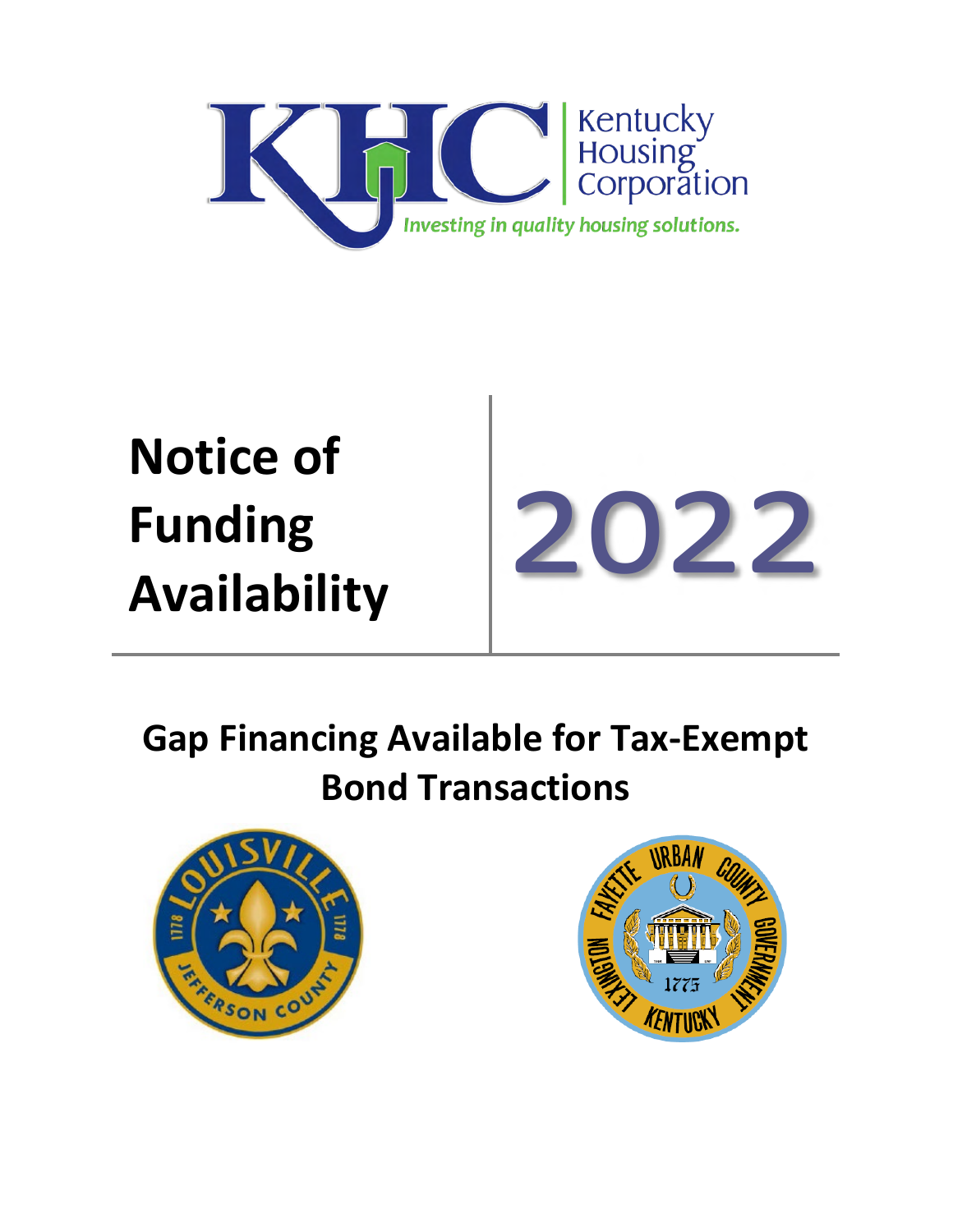# **INTRODUCTION**

A core function of Kentucky Housing Corporation (KHC) is to invest in quality, safe, and affordable rental housing throughout Kentucky. As demand grows for capital for the preservation and creation of affordable multifamily housing, KHC has continued to expand the use of conduit tax-exempt private activity bonds (Tax-Exempt Bonds) which allow projects to access 4% Low-Income Housing Tax Credits. Four percent tax credits are not limited by Kentucky's annual credit allocation and may be accessed when at least 50% of eligible development costs are financed by tax-exempt bond proceeds.

To increase the use of Tax-Exempt Bonds, private investment, and the overall production or rehabilitation of affordable rental housing, KHC is making available a combined total of \$10 million of HOME Investment Partnerships (HOME), Affordable Housing Trust Fund (AHTF), and National Housing Trust Fund (NHTF) funds (collectively, the "funds") to be exclusively utilized as described within this Notice of Funding Availability (NOFA). These KHC funds will be made available with applications due on or before February 3, 2022. **KHC reserves the right to fund any project, or no projects, at its sole discretion.**

The urban county governments of Louisville and Lexington have also committed funds to be allocated via this NOFA. Louisville Metro Government (Louisville Metro) has committed \$500,000 in HOME funds for projects located in Jefferson County. Lexington-Fayette Urban County Government (LFUCG) has committed \$750,000 in funds from its local Affordable Housing Fund for projects in Fayette County.

KHC, Louisville Metro, and LFUCG anticipate that Funds will be awarded in March 2022, and the selected projects will close on all funding sources by **May 4, 2023**. This NOFA describes the types of eligible projects and the allocation process through which these funds will be awarded.

**Purpose of this NOFA**: This notice serves as a streamlined, initial announcement of funds available. Respondents will submit applications through KHC's Universal Funding Application [\(UFA\)](https://wapps.kyhousing.org/UFA/User/Login) system using the "2022 Tax-Exempt Bond NOFA" Application.

**Project versus property**: In this NOFA, "project" refers to the property or properties included in the NOFA response. "Property" refers to an individual multifamily property. Therefore, a "project" may include three or more "properties" bundled into a portfolio for an overall NOFA application.

**Funding sources and regulations**: KHC, Louisville Metro, and LFUCG specifically reserve the right to fund no responses or to fund any response submitted under this NOFA with any of the sources of funding being made available. Accordingly, respondents should note that developments receiving federal funding will be required to comply with the applicable federal regulations. HOME and/or NHTF funds may trigger Uniform Relocation Act requirements, and income restrictions may render current tenants ineligible for Tax Credit, HOME, and/or NHTFassisted units.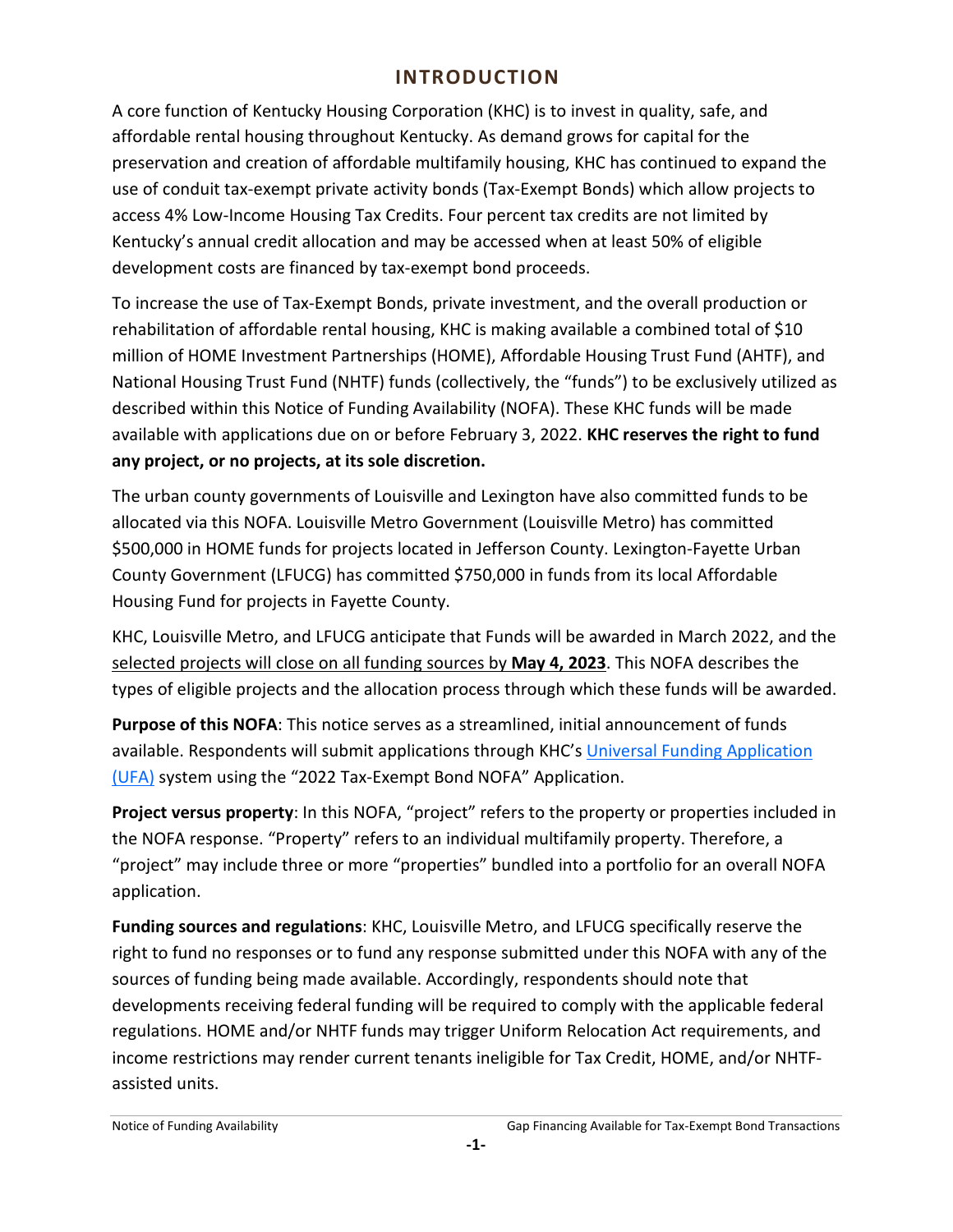**Income averaging:** Tax-Exempt Bond projects may elect the income averaging option for the purposes of the 4% credit allocation; however, they must still meet a 20/50 or 40/60 minimum set-aside. Therefore, a bond project with 4% credits can elect an income averaging set-aside for purposes of tax credit compliance, as long as the unit mix selected would also meet either a 20/50 or 40/60 minimum set-aside test for purposes of bond compliance.

**Fees:** Refer to KHC's [Multifamily Guidelines](https://www.kyhousing.org/Partners/Developers/Multifamily/Documents/2021-2022%20Multifamily%20Guidelines.pdf) for the applicable fee structure.

*Point of contact: Questions should be directed to Samuel Thorner, KHC's Managing Director of Multifamily Programs, toll-free at 800-633-8896 or 502-564-7630, extension 427 or email sthorner@kyhousing.org.*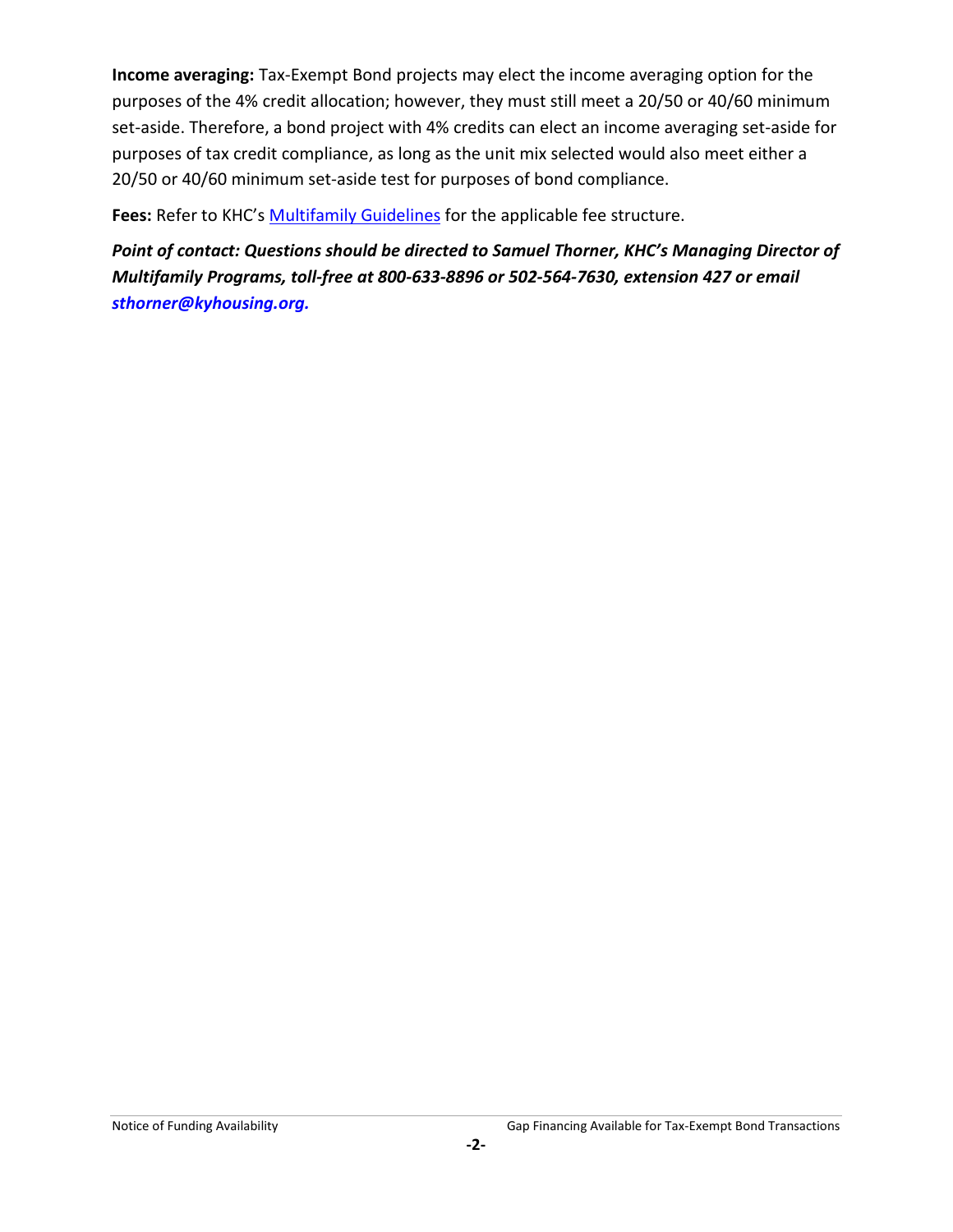| <b>Source</b>                                            | <b>Total Available</b>       | <b>Maximum Per Project</b>                       | <b>Notes</b>                                                                                                                                                                                                                                                                                                                                                                                                                   |  |
|----------------------------------------------------------|------------------------------|--------------------------------------------------|--------------------------------------------------------------------------------------------------------------------------------------------------------------------------------------------------------------------------------------------------------------------------------------------------------------------------------------------------------------------------------------------------------------------------------|--|
| <b>KHC Sources*</b>                                      |                              |                                                  |                                                                                                                                                                                                                                                                                                                                                                                                                                |  |
| <b>Tax-Exempt</b><br><b>Bonds</b>                        | \$95 million                 | Limited to 50% of total<br>development costs     | All projects must utilize tax-<br>exempt bonds (conduit bonds<br>with private placement).                                                                                                                                                                                                                                                                                                                                      |  |
| <b>4% LIHTC Equity</b>                                   | Limited by IRS               | Based on eligible basis and<br>investor interest | Accessed when 50% of<br>eligible TDC is financed with<br>tax-exempt bonds.                                                                                                                                                                                                                                                                                                                                                     |  |
| HOME/AHTF<br>Gap                                         | Approximately<br>\$5 million | Based on demand                                  | If used in Louisville or<br>Lexington, KHC will match up<br>to \$750,000 per application,<br>regardless of funding source.<br>If used in Louisville or<br>Lexington, a letter of support<br>from the local PJ will be<br>required. If the project is<br>located outside of Lexington<br>or Louisville, KHC's maximum<br>allocation is \$1,000,000. Must<br>be utilized to provide housing<br>for those at 60% AMI or<br>lower. |  |
| <b>NHTF Gap</b>                                          | \$5 million                  | <b>Based on demand</b>                           | Must be utilized to provide<br>housing for those at 30% AMI<br>or lower. Project-based rental<br>assistance is required.                                                                                                                                                                                                                                                                                                       |  |
| <b>Non-KHC Sources</b>                                   |                              |                                                  |                                                                                                                                                                                                                                                                                                                                                                                                                                |  |
| <b>Louisville Metro</b><br><b>HOME</b>                   | \$500,000                    | <b>Based on Demand</b>                           | Jefferson County only.<br>Funds will be allocated via<br>this NOFA but will be<br>approved and disbursed by<br>Louisville Metro.                                                                                                                                                                                                                                                                                               |  |
| <b>LFUCG</b><br><b>Affordable</b><br><b>Housing Fund</b> | \$750,000                    | <b>Based on Demand</b>                           | Fayette County only.<br>Funds will be allocated via<br>this NOFA but must be<br>approved and disbursed by<br>LFUCG.                                                                                                                                                                                                                                                                                                            |  |

## **SUMMARY OF NOFA FUNDS AVAILABLE**

*\*KHC reserves the right to alter funding amounts and/or mix funding sources. The amount and terms of any KHC resource awarded to a project is at KHC's sole discretion.*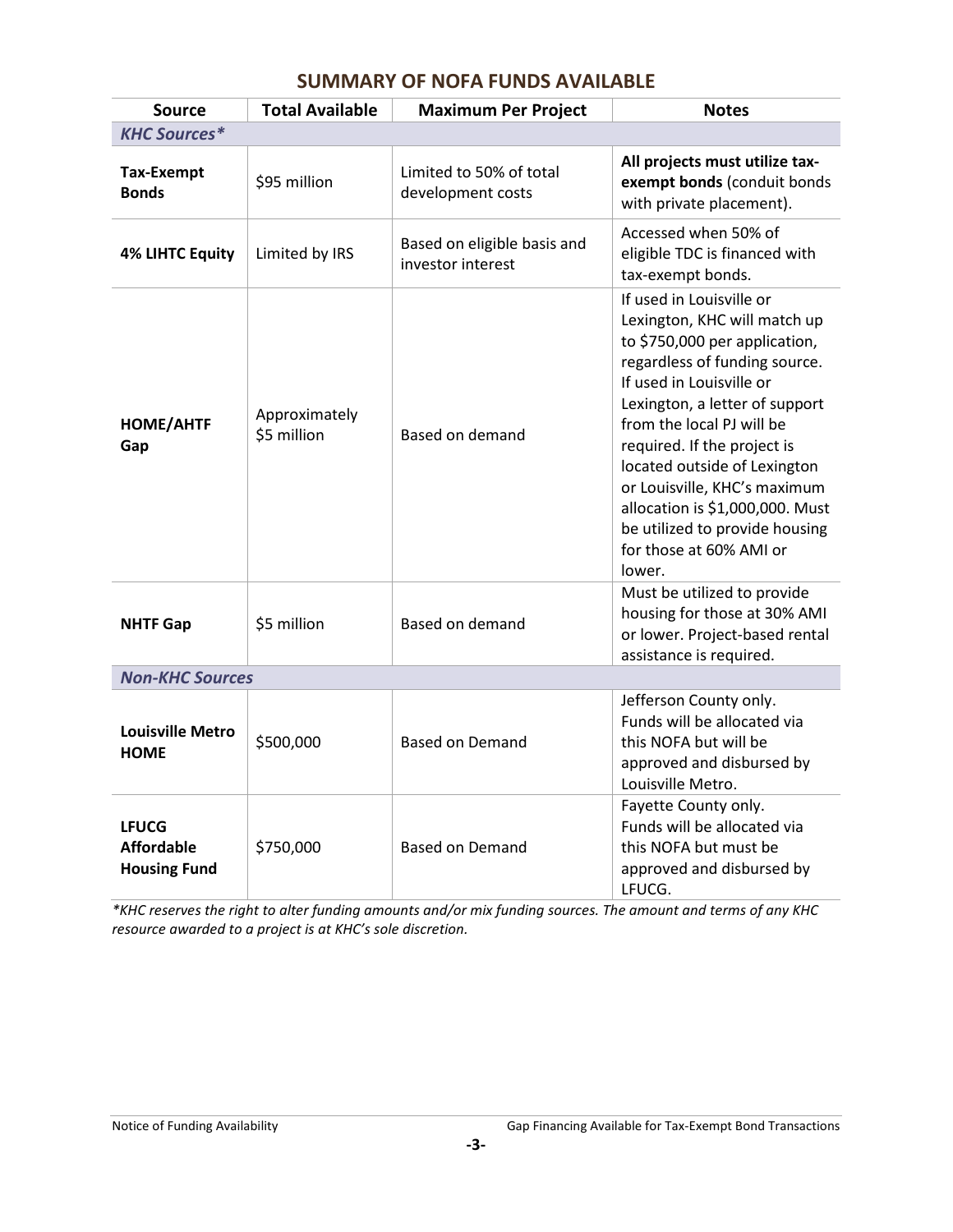# **KHC FUNDS AVAILABLE\***

*\*Pursuant to the national and state fair housing laws, KHC reserves the right to examine all applications in terms of any possible disparate impact which may present artificial, arbitrary, and unnecessary barriers to minorities as well as for any valid government interest which might be served. KHC reserves the right to administer and to modify and adjust any allocation as it deems appropriate to accomplish its housing goals, including its goal of creating and enhancing housing choices in areas of opportunity (maximizing leveraging of available program resources and encouraging geographic distribution).* 

#### **HOME GAP**

**Goals**: Create or preserve affordable multifamily housing within the Commonwealth.

**Eligibility Criteria:** Gap funds are available throughout the Commonwealth. To the extent that a respondent requests HOME Gap together with other Funds, there must be a clear demonstration that the HOME Gap is necessary for the viability of the project, as proposed.

In addition to the foregoing:

- If used in Louisville or Lexington, KHC will match up to \$500,000 and \$750,000 per application, respectively. If the project is located outside of Lexington or Louisville, KHC's maximum per project is \$1,000,000.
- Rate/Term: 0-3% interest, 15 years deferred for preservation or 20 years for new construction, due at maturity. Whether the project can support amortizing debt may be considered in KHC's underwriting of the loan request.
- Lien Position: Superior to any local participating jurisdiction's (PJ) liens for gap funds.
- HOME funds are recourse.
- HOME Gap may be used during construction. However, these funds will not be available at closing. KHC will withhold 10% retainage until project is complete and closed out in accordance with 2021-2022 Multifamily Guidelines.
- When KHC HOME funds are utilized in a designated PJ, which receives a direct allocation of HOME funds from HUD, the PJ must provide a letter of support for the project, including an explanation of why the PJ is limiting its funding or not funding the project, if applicable. Except where KHC and the PJ are providing matching funds to projects within the PJ's jurisdiction, the project will not be required to utilize PJ funds to be eligible to receive KHC HOME funds. The following are local HUD PJs: LFUCG, Louisville Metro, City of Owensboro, and the Northern Kentucky HOME Consortium of Bellevue, Covington, Dayton, Ludlow, and Newport.
- KHC may charge up to \$20 per HOME unit for compliance and asset management, subject to change at KHC's sole discretion. The fee will be in addition to the housing credit compliance fees associated with the housing credits.

#### **NHTF GAP**

**Goals**: Create or preserve affordable multifamily housing within the Commonwealth, serving tenants at 30% or lower AMI.

**Eligibility Criteria:** To the extent that a respondent requests NHTF Gap together with other Funds, there must be a clear demonstration that the NHTF Gap is necessary for the viability of the project, as proposed.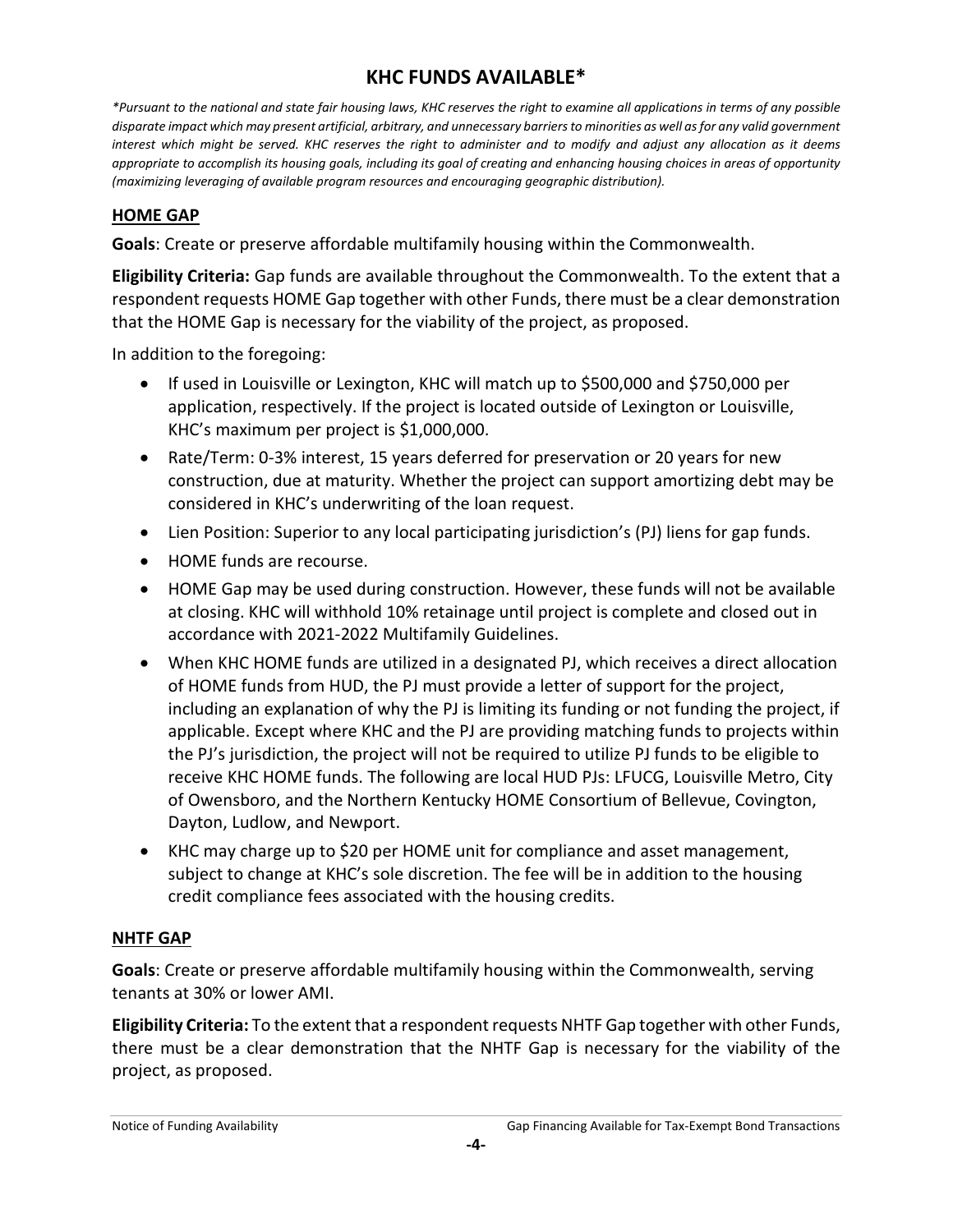In addition to the foregoing:

- KHC is making \$5,000,000 of NHTF Gap available through this NOFA with no limit to the amount any one project may receive. KHC has not established a per-project maximum at this time for NHTF Funds. If a project can demonstrate the necessity of the full amount of \$5,000,000, KHC may award the full amount to a single project.
- Rate/Term: 0% interest, 30 years deferred, due at maturity. Whether the project can support amortizing debt may be considered in KHC's underwriting of the loan request.
- Lien Position: Superior to any local PJ's liens for gap funds.
- NHTF funds are recourse.
- NHTF Gap may be used during construction. However, these funds will not be available at closing. KHC will withhold 10% retainage until project is complete and closed out in accordance with 2021-2022 Multifamily Guidelines.
- KHC may charge up to \$20 per NHTF unit for compliance and asset management, subject to change at KHC's sole discretion. The fee will be in addition to the housing credit compliance fees associated with the housing credits.
- NHTF funds must be used in conjunction with project-based rental assistance.

#### **AHTF GAP**

**Goals:** To create or preserve affordable multifamily units in the Commonwealth.

**Eligibility Criteria:** AHTF Gap funds are available throughout the Commonwealth. To the extent that a respondent requests AHTF Gap together with other Funds, there must be a clear demonstration that the AHTF Gap is necessary for the viability of the project, as proposed.

In addition to the foregoing:

- If used in Louisville or Lexington, KHC will match up to \$500,000 and \$750,000 per application, respectively. If the project is located outside of Lexington or Louisville, KHC's maximum per project is \$1,000,000.
- Rate/Term: 0-3% interest, 30 years deferred, due at maturity. Whether the project can support amortizing debt may be considered in KHC's underwriting of the loan request.
- Lien Position: Superior to any local PJ's liens for gap funds, with the potential for subordination to a local PJ's HOME funds.
- AHTF funds may be non-recourse.
- AHTF Gap may be used during construction. However, these funds will not be available at closing. KHC will withhold 10% retainage until project is complete and closed out in accordance with 2021-2022 Multifamily Guidelines.
- A qualified nonprofit **must** own at least 51% of the general partner interest and materially participate in the management or ownership of the development.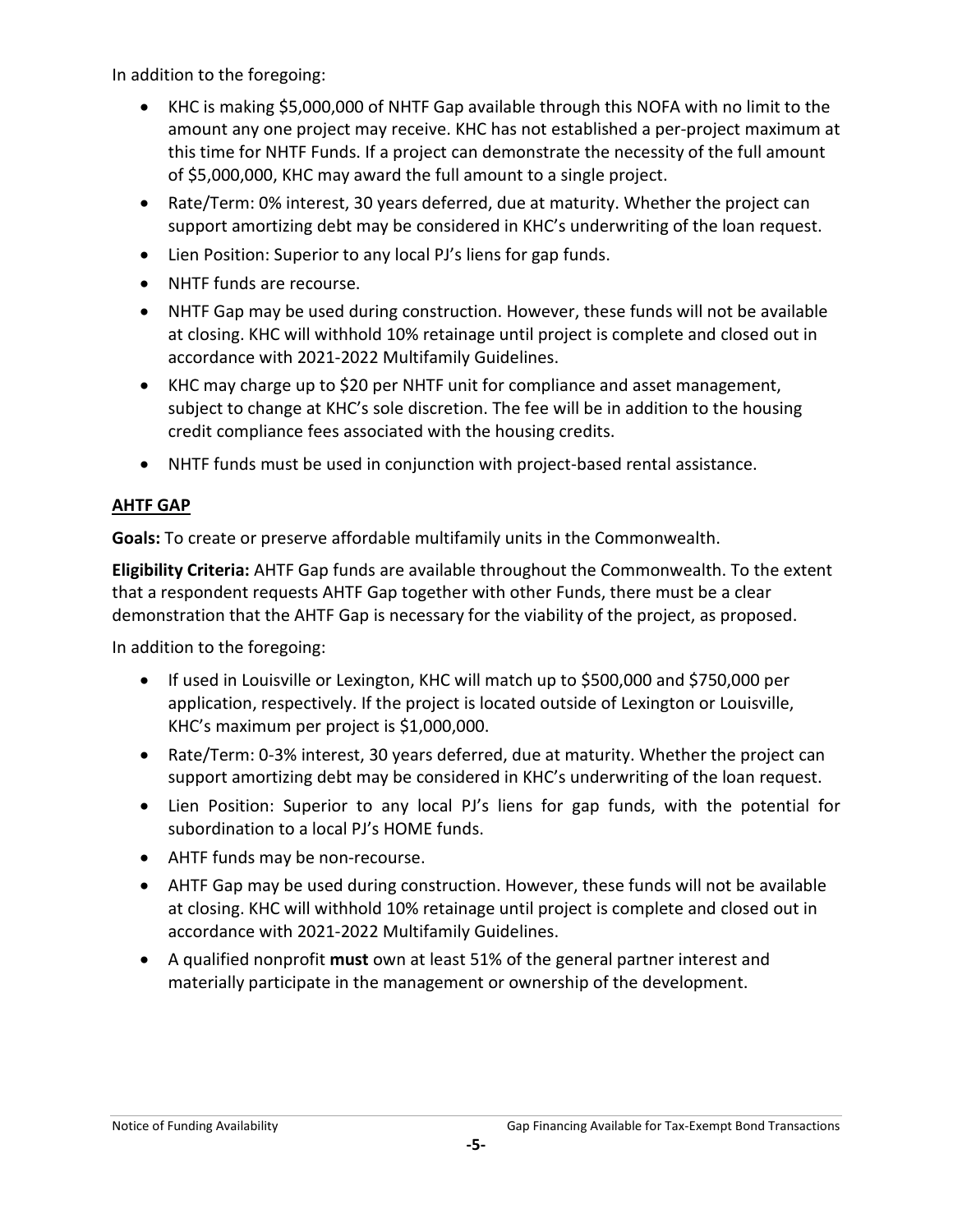## **LOUISVILLE METRO FUNDS AVAILABLE**

(HOME - \$500,000)

#### **HOME GAP**

**Goals:** Participate in the creation and preservation of rental units with a variety of housing choices; a diverse blend of affordable housing types, supported by public facilities and other amenities. The goal of this NOFA is to finance 200 to 300 units.

**Eligible Respondents:** For-profit and nonprofit developers, certified Community Housing Development Organizations (CHDOs), and faith- and non-faith-based organizations.

Respondents must demonstrate housing development experience, financial capacity, and availability to begin and complete the project in a timely manner. Respondents must take on the roles of developer, builder, and property manager, or identify experienced partners/contractors who will serve in these roles. Respondents must be in good standing on current and past projects funded by Louisville Metro, e.g., no outstanding property taxes, no property code violations, consistent Metro payment history, current on Metro payable loans, and in compliance with general funding regulations and requirements.

Respondents must share their project concept with Louisville Metro before requesting funds via this NOFA and must secure a letter of interest from Louisville Metro. See the *Threshold Criteria* section of this NOFA.

**Eligible Activities**: Acquisition/Rehabilitation or New Construction

Projects in Jefferson County that are eligible for HOME funding.

In addition to the above:

- Maximum Per Project: There is a maximum of \$500,000 Metro HOME Gap per assisted project.
- Compliance period: Based on HOME-required period of affordability (typically 15-20 years).
- Rate: 0% -3.5%, deferred, due at maturity.
- Lien Position: Subordinate to KHC HOME.
- HOME funds are recourse.
- HOME Gap may be used during construction and the interest may be deferred.

#### **Disclaimers:**

- Louisville Metro reserves the right to allocate less than \$500,000 via this NOFA, or to allocate no funds whatsoever, should no NOFA responses qualify for Louisville Metro HOME funds.
- Louisville Metro reserves the right to require documentation beyond that required by KHC if needed to make funding decisions.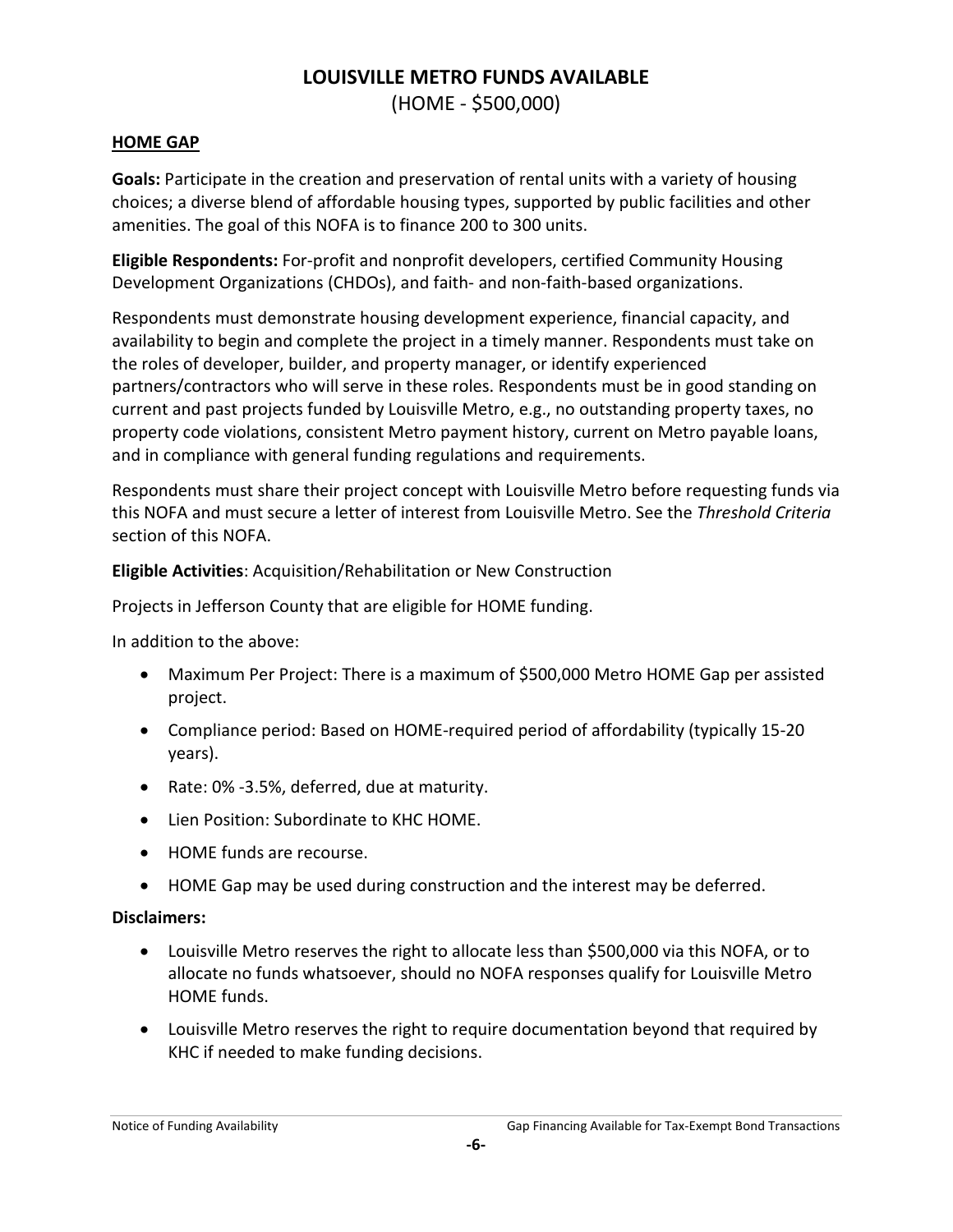# **LFUCG FUNDS AVAILABLE**

(AHF - \$750,000)

**Goals:** To leverage public investment to preserve, produce, and provide safe, quality, affordable rental housing in Fayette County.

**Eligibility Criteria:** Projects in Fayette County that preserve and/or create affordable rental housing consistent and compliant with HUD's HOME program and/or LFUCG's local Affordable Housing Fund.

At least 50% of the funds provided by the LFUCG Office of Affordable Housing must be allocated in the form of an amortizing loan, including surplus cash notes. If a surplus cash note is requested, the annual scheduled payment must be made prior to the payment of any deferred developer fee.

Additional program information and project criteria can be found at the following link on LFUCG's website:

#### [Affordable Housing Fund](https://www.lexingtonky.gov/departments/office-affordable-housing)

Respondents must share their project concept with LFUCG before requesting funds via this NOFA and must secure a letter of interest from LFUCG. See the *Threshold Criteria* section of this NOFA.

#### **Disclaimers:**

- All applications for Affordable Housing Fund dollars are subject to approval by the Affordable Housing Fund Board of Directors.
- LFUCG reserves the right to allocate less than \$750,000 via this NOFA, or to allocate no funds whatsoever, should no NOFA responses qualify for LFUCG funds.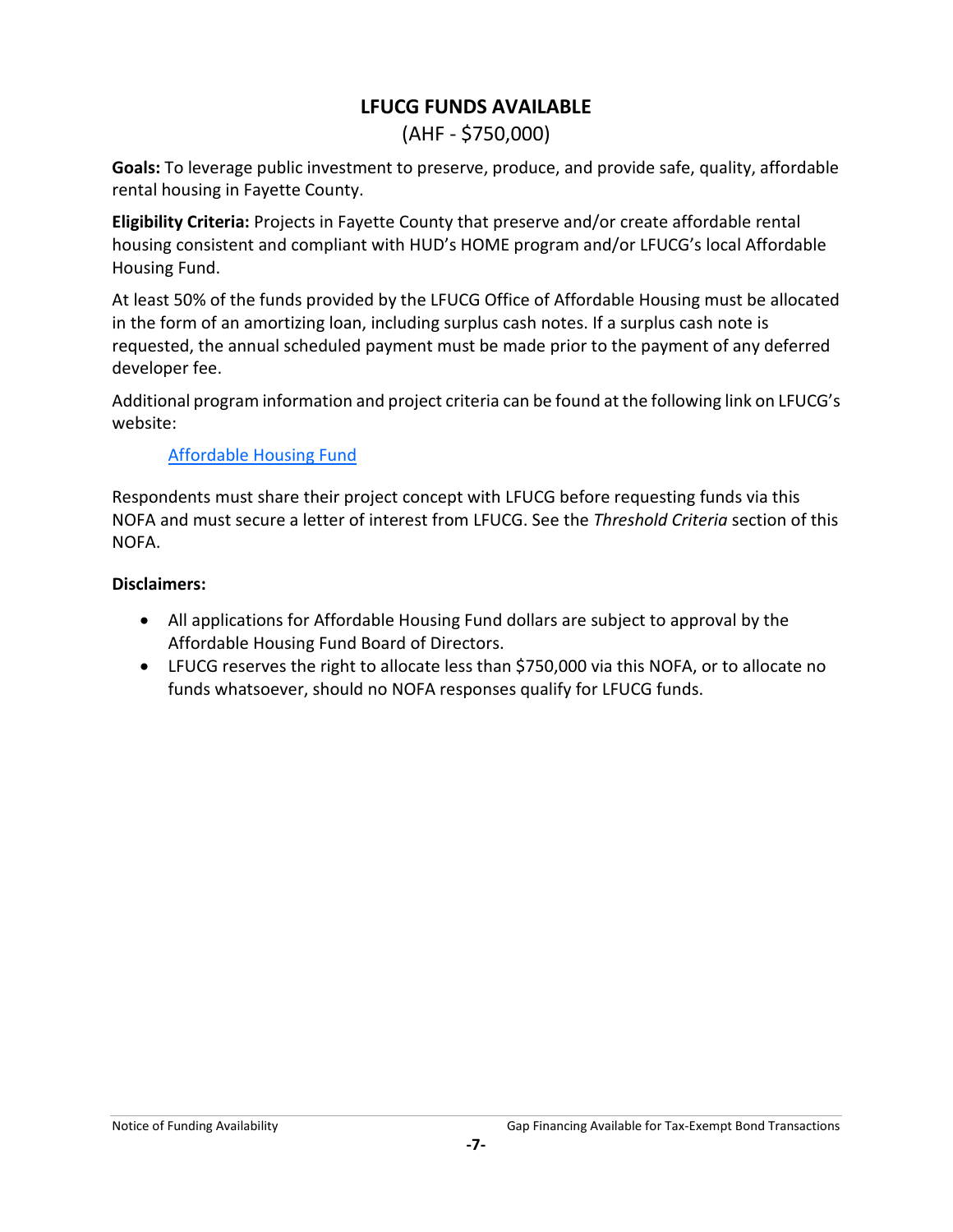# **PROJECTED NOFA TIMELINE**

| December 2, 2021                                                                                | KHC announces NOFA and opens Development Team<br>Capacity applications.                                                                                                                                                                               |  |
|-------------------------------------------------------------------------------------------------|-------------------------------------------------------------------------------------------------------------------------------------------------------------------------------------------------------------------------------------------------------|--|
| December 9, 2021                                                                                | KHC releases NOFA.                                                                                                                                                                                                                                    |  |
| December 22, 2021                                                                               | Development Team Capacity applications due.                                                                                                                                                                                                           |  |
| January 27, 2022                                                                                | Pre-submission waiver requests due.                                                                                                                                                                                                                   |  |
| February 3, 2022                                                                                | Last date NOFA responses may be submitted. KHC<br>reserves the right to extend this deadline as needed<br>to fully utilize resources. Should KHC elect to extend<br>this deadline, announcements will be made via KHC's<br>eGram notification system. |  |
| March 31, 2022                                                                                  | NOFA Awards announced (announcements may be<br>delayed if the NOFA response deadline is extended).                                                                                                                                                    |  |
| May 4, 2022<br>(or 90 days from pre-application<br>submission deadline, whichever is later)     | Last date for full application submission.                                                                                                                                                                                                            |  |
| August 4, 2022<br>(or 90 days from full application<br>submission deadline, whichever is later) | Technical submission complete. Extension requests<br>may be made in accordance with 2021-2022 Qualified<br>Allocation Plan (QAP) and Multifamily Guidelines via<br>waiver. Extension fees apply.                                                      |  |
| May 4, 2023<br>(or 1 year from full application<br>submission deadline, whichever is later)     | Deadline for closing. KHC may, at its discretion,<br>provide one or more extensions consistent with the<br>procedures set forth in the 2021-2022 QAP. Extension<br>fees apply.                                                                        |  |
| 24 Months After Closing                                                                         | Projects must be completed and placed in service no<br>later than 24 months after the date of the closing of<br>all KHC funds.                                                                                                                        |  |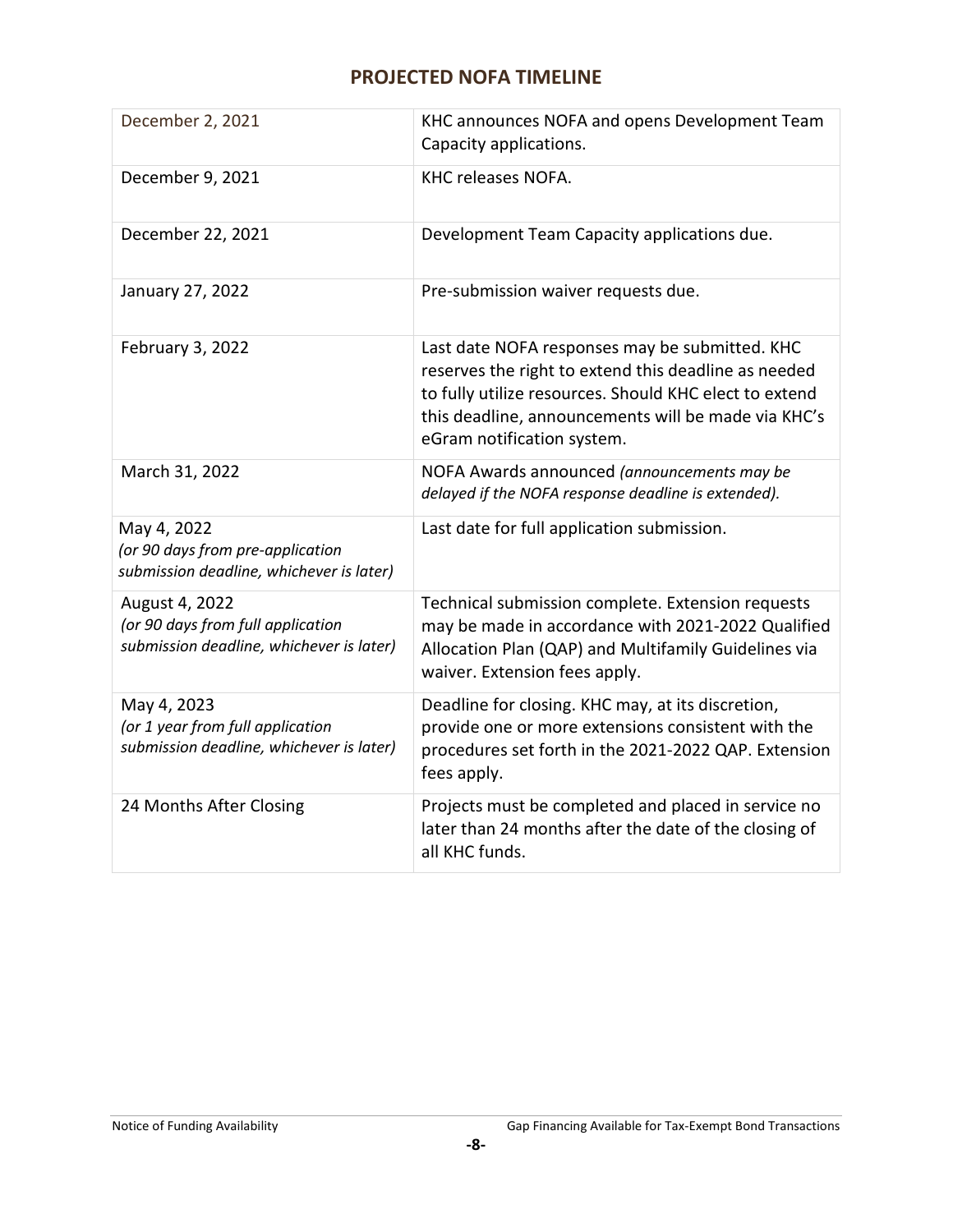#### **THRESHOLD CRITERIA FOR ALL PROJECTS**

- 1. Applicants must utilize a minimum of \$3,000,000 in Tax-Exempt Bonds for construction and/or permanent financing.
- 2. Applicants must present a project timeline demonstrating the ability to close on all funds requested in this NOFA—including the bond transaction—within the timeframe set forth in this NOFA. This timeline includes Full Application, Inducement Resolution, Technical Submission, Final Resolution, Project Closing, and Project Placed in Service dates. Projects must submit a Full Application before Inducement Resolution. Projects must be completed and placed in service no later than 24 months after the date of the closing of all KHC funds.
- 3. Applicants must meet the requirements of the 2021-2022 Qualified Allocation Plan (QAP) and 2021-2022 Multifamily Guidelines. Respondents may request waivers of the requirements in the QAP; however, each waiver request must be supported with appropriate justification and shall be accompanied by any applicable fees.
- 4. Respondents proposing projects in Jefferson or Fayette counties (regardless of whether the respondents are seeking gap subsidy from Louisville Metro or LFUCG) must share their project concept with Louisville Metro and/or LFUCG and must secure a letter of interest from Louisville Metro or LFUCG. The letter of interest should express the municipality's support of a NOFA response but need not express any firm commitment of funds.
- 5. All members of the development team must provide a current capacity approval letter from KHC.
- 6. Applicants must engage an attorney or attorneys who can demonstrate a comprehensive understanding of legal and procedural issues related to bond issuances and KHC's general bond policies and procedures.
- 7. The funds will only be available to projects that have not yet received an allocation of Tax-Exempt Bonds or any other KHC-administered resources.
- 8. All projects must clearly address one or more impediments to fair housing. Respondents must identify fair housing impediments in KHC's Analysis of Impediments to Fair Housing (AI).
- 9. Single-family projects are prohibited.
- 10. If a project will require a waiver, the approved waiver must be submitted with the application. The deadline to request a waiver is **January 27, 2022.**
- 11. KHC will require a project to recognize other funded projects in its market study review. In the event two or more projects are submitted from the same geographical region, KHC staff will determine, based upon a market study review procured by KHC, whether the targeted market for that particular region will be able to absorb each project. If the market review shows the target region cannot absorb multiple projects, then the project meeting the most preferences will be approved. Market study considerations may cause a property or a project to be denied funding or have funding reduced during the application and technical submission phase.